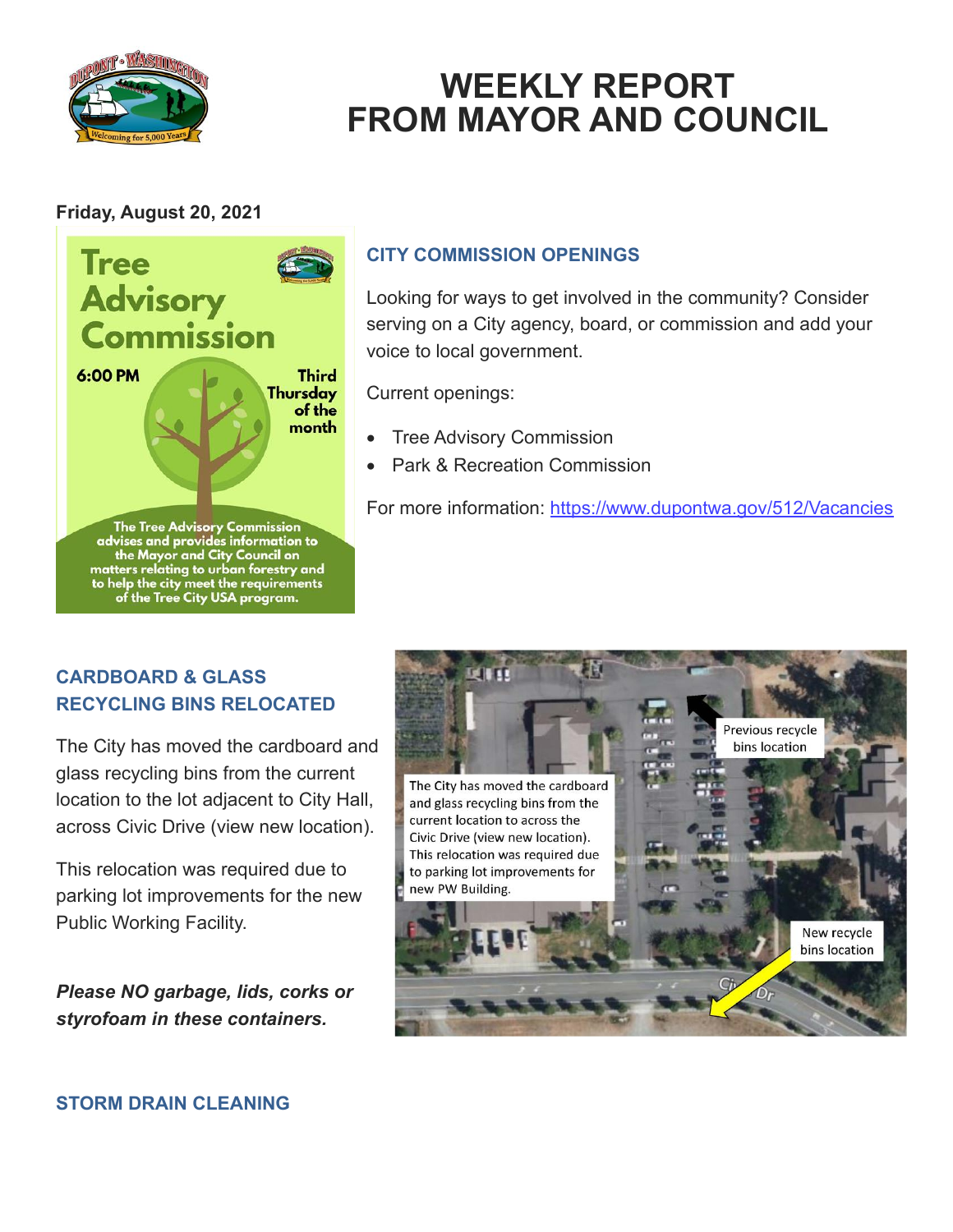The City will be cleaning storm drains Mondays – Fridays from 7:00 AM – 3:30 PM. To help Public Works, please **do not park** on the storm drains when they are in your area.

| When                                       | <b>Where</b>                                     |
|--------------------------------------------|--------------------------------------------------|
| Monday, August 9th                         | El Rancho Madrona & North<br><b>Center Drive</b> |
| August 10th - 11th                         | <b>Civic Center</b>                              |
| August 12th - 16th                         | <b>Private Sites</b>                             |
| August 16th - 18th                         | <b>Bell Hill</b>                                 |
| August 19th - 24th                         | <b>Historic Village</b>                          |
| August 25th - 27th                         | <b>Edmond Village</b>                            |
| August 30th - September<br>2 <sub>nd</sub> | <b>DuPont Station</b>                            |
| September 7th - 10th                       | Palisade Village                                 |
| September 13th - 22nd                      | <b>Yehle Park Village</b>                        |
| September 27th - October<br>8th            | <b>Hoffman Hill</b>                              |

#### **PARKS & RECREATION**

#### **Parks Master Plan Update**

There will be two upcoming opportunities for public input on the Parks Master Plan at the August 26th and September 2nd Farmers Market. All are welcome and encouraged to visit the Parks & Recreation tent during the market to provide feedback on the Parks Master Plan.

#### **DUPONT FIRE DEPARTMENT**

#### **Total Calls for Service 08/11/2021 – 08/17/2021: 20**

• Private paramedic units were not available over the last week.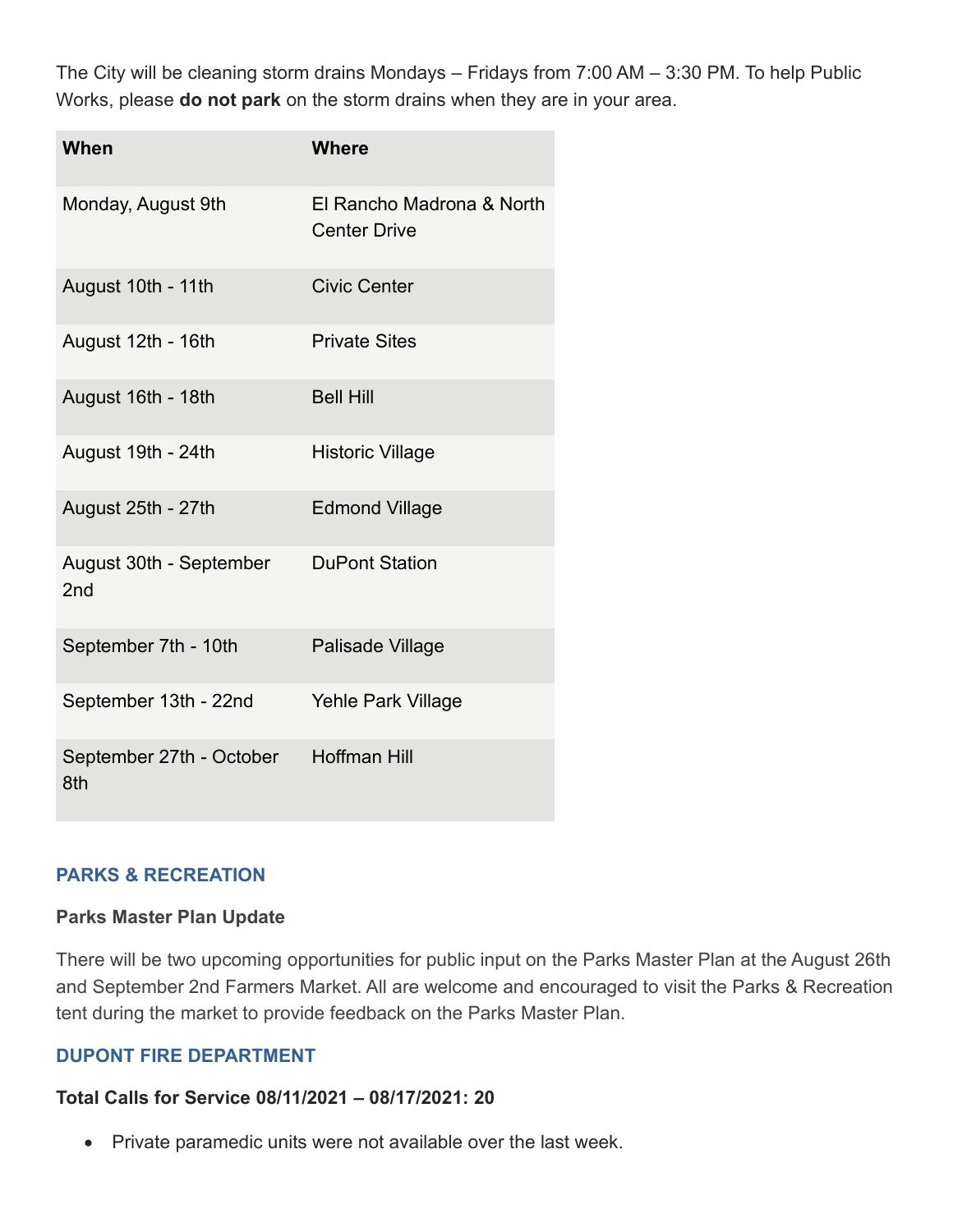## **Safety Message**

When riding a bicycle, always:

- Go With the Traffic Flow. Ride on the right in the same direction as other vehicles.
- Obey All Traffic Laws. A bicycle is a vehicle and you're a driver.
- Yield to Traffic When Appropriate.
- Be Predictable.
- Stay Alert at All Times.
- Look Before Turning.
- Watch for Parked Cars.

# **Bike Safety Tips for Kids**



## **DUPONT POLICE DEPARTMENT**

**Total Calls for Service 08/09/21 – 08/15/21: 184**

#### **Average: 26.28 calls per day**

#### **EMERGENCY & PATROL INCIDENTS:**

- 89 Security Checks/Foot Patrol
- 31 Traffic Stops
- 08 Medical Calls
- 08 Wellness Check
- 05 Agency Assists

#### **CRIMES AGAINST PERSONS:**

- 04 Domestic Violence (1 Physical, 3 Verbal) **CRIMES AGAINST PROPERTY:**
	- 01 Trespass
	- 02 Theft (from a business, from a vehicle)
	- 02 Vehicle Prowls

#### **ARRESTS/REFERRED TO PROSECUTOR FOR CRIMINAL CHARGES:**

- 01 Referred to Prosecutor (Physical Domestic Violence)
- 01 Arrest (Theft from business, warrants)

## **DEPARTMENT NEWS:**

- Training:
	- o One (1) officer undergoing Basic Law Enforcement Academy (BLEA) Training
	- o One (1) officer completed Draeger Training at JBLM
	- o One (1) officer completed annual Critical Incident Training
	- o One (1) officer completed Patrol Rifle Qualification
- On-duty officers were present at the City of DuPont Farmers' Market.
- DPD welcomes our newly graduated officer, as he begins his Field Training.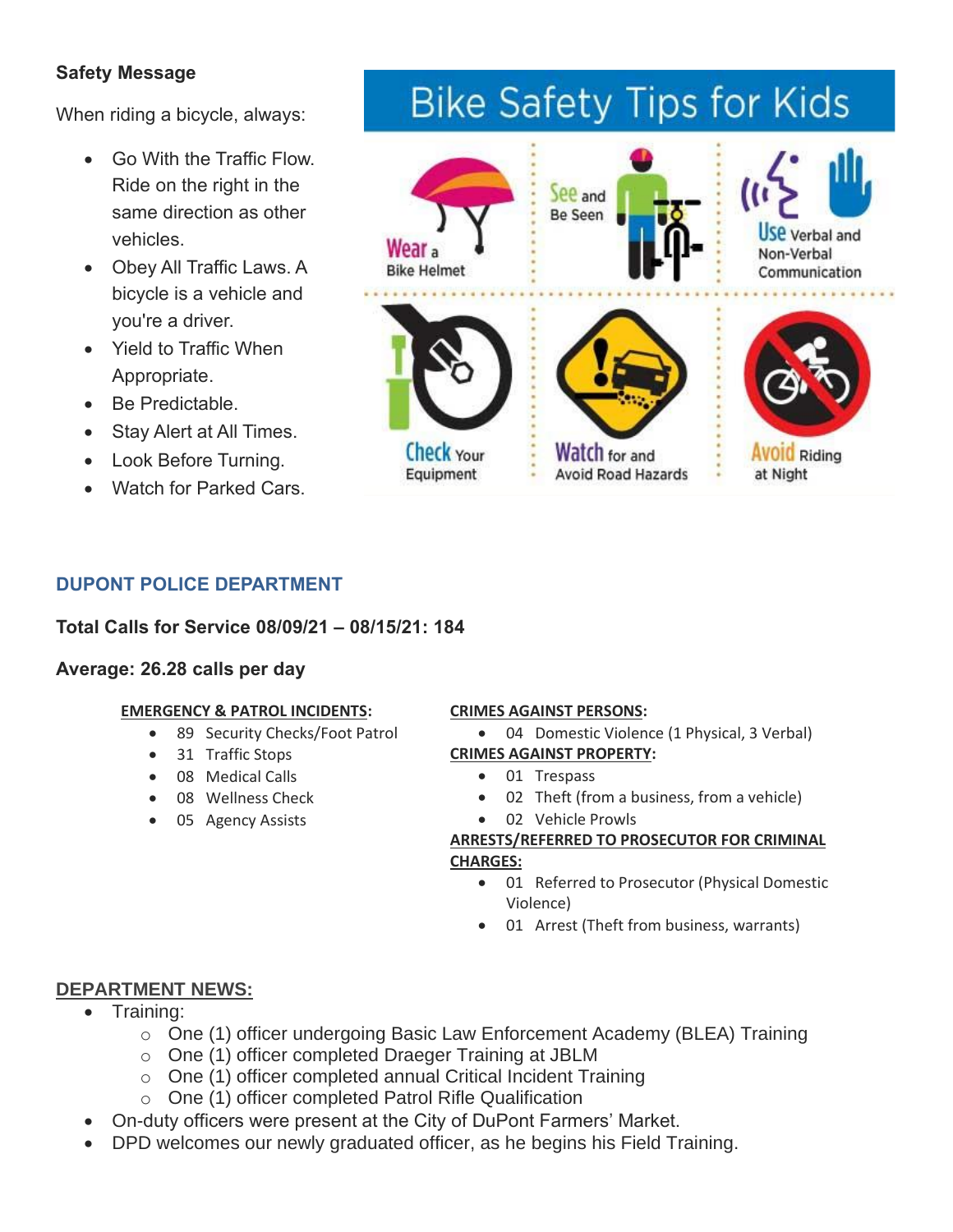• DPD's K9 team was called out to investigate a suspicious package. It was determined that the package was not a threat.

#### The DuPont Police Department is OPEN for walk in traffic!

If you need assistance and it's not an emergency, we appreciate the opportunity to assist you. You can reach us via email at [Police@dupontwa.gov](mailto:Police@dupontwa.gov) or by telephone at 253-964-7060.

#### **REPORTING AN EMERGENCY?**

- $\triangleright$  To report an emergency, dial 9-1-1
- $\triangleright$  To report a non-emergency, dial (253) 287-4455
- $\triangleright$  If you aren't sure, let us help you by dialing (253) 964-7060

#### **PET LICENSES**

All cats and dogs over 3 months of age within the City of DuPont must be licensed. Proof of vaccination must be presented at the time of licensing. New residents have 30 days to license their cats or dogs, who are three months of age or older. [Applications can now be submitted online.](https://www.dupontwa.gov/211/Animal-Control-Pet-Licensing)

#### **JOB OPENINGS**

The City of DuPont has several open positions. To view job opportunities [click here.](https://www.governmentjobs.com/careers/dupontwa?)

#### **DUPONT COMMUNITY GARDEN**

The DuPont [Community](https://www.dupontwa.gov/Facilities/Facility/Details/DuPont-Community-Garden-39) Garden on Power Line road is accessible from Center Drive by Creekside Apartments. There are over 80 garden beds available for a yearly rental both outdoors or in one of the two greenhouses. The garden provides seeds, irrigation and fertilizer to get started.

For more information, contact the garden at [idcgardens@gmail.com](mailto:idcgardens@gmail.com) and check out the DuPont Community Garden Facebook page for updates.

#### **KINDERGARTEN ENROLLMENT IS NOW OPEN**

If your child is 5 years old on or before August 31st, now is the time to enroll in Kindergarten. Full day kindergarten is free and an important part of your child's success in life. [Register here.](https://www.steilacoom.k12.wa.us/Domain/36)

#### **YOUTUBE LIVE**

The City now streams Council Committee Meetings on *YouTube Live*. These meetings will be availble to view on the [City's YouTube channel.](https://www.youtube.com/channel/UCl-nrLK1wNfpq3_CeNJw40A?view_as=subscriber) Workshops and Council Meetings will be filmed by *PCTV* and *YouTube Live*.